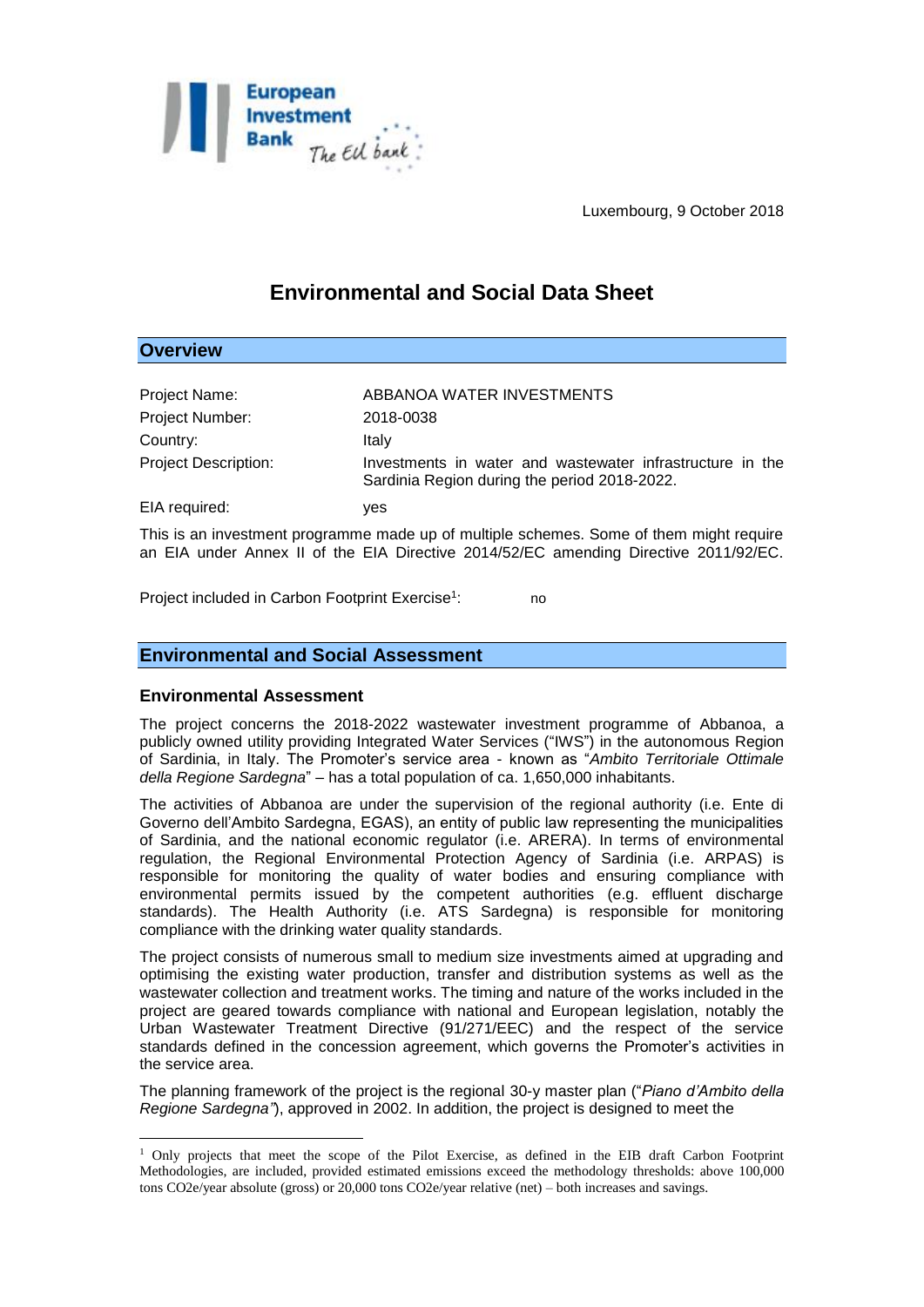

Luxembourg, 9 October 2018

requirements of the regional River Basin Management Plan *("Piano di gestione delle acque del distretto idrografico della Sardegna)*", which is part of the national implementation of the Water Framework Directive 2000/60/EC. The Italian Authorities adopted all River Basin Management Plans (RBMPs) for the period 2016-2021, in October 2016. The RBMPs were all subject to a Strategic Environmental Assessment in accordance with the requirements of the Directive 2001/42/EC.

Some project schemes fall under Annex II of the Environmental Impact Assessment ("EIA") Directive 2014/52/EC amending Directive 2011/92/EC. Therefore, the decision whether an EIA is required is left to the competent authority namely the Environmental Department of the Region of Sardinia ("*Assessore della Difesa dell'Ambiente"*), based on the criteria defined in Annex III of the EIA Directive.

Some project schemes will be implemented inside or near Natura 2000 or other protected sites. In such instances, the Competent Authority will determine whether the impacts on the Natura 2000 sites are likely to be significant and where relevant, request an appropriate assessment be undertaken in accordance with the provisions of the Art. 6 (3) of the Habitats Directive 92/43/EEC. To date, all screening decisions have confirmed that the works are not expected to have any significant impact on Natura 2000 sites.

The operation will contribute to reducing water losses, increasing the availability of water resources and improving the overall quality and reliability of IWS, particularly in the face of climate related risks. The project will thus deliver substantial environmental quality improvements and health benefits that outweigh the negative impacts, which occur mainly during construction (e.g. traffic, noise and dust) and can be effectively mitigated according to established sectoral practices.

The Region of Sardinia is increasingly suffering from longer and more intense drought periods, generating additional pressure into an already scarce water resource. The project is therefore expected to contribute to Climate Adaptation by supporting investments that increase resilience to climate related risks. It also comprise energy efficiency components, hence reducing GHG emissions.

#### **Social Assessment, where applicable**

Social negative impacts are only temporary and include possible disruption of services and traffic, noise and temporary occupation of public and private space, as well as safety hazards during the construction phase, which will be addressed as part of the planning for the implementation of each scheme.

#### **Public Consultation and Stakeholder Engagement**

The Promoter will be requested to ensure compliance with national and European environmental legislation, notably to facilitate public access to environmental information and guarantee public consultation during the environmental decision process, where relevant, in accordance with the Aarhus Convention. Furthermore, all EIAs will be made available to the public on the EIB website.

#### **Other Environmental and Social Aspects**

During the project's due diligence, the Promoter has demonstrated sound practice with respect to environmental, health and safety management. In addition to procedures to meet regulatory requirements, the Promoter has a comprehensive environmental management system which is applied to new projects and monitors ongoing operations. The Promoter has the following certifications: ISO 9001 (Quality Certification), ISO 14001 (Environmental Certification), ISO 50001 (Energy Management Certification) and OSHAS 18001 (Occupational Health and Safety).